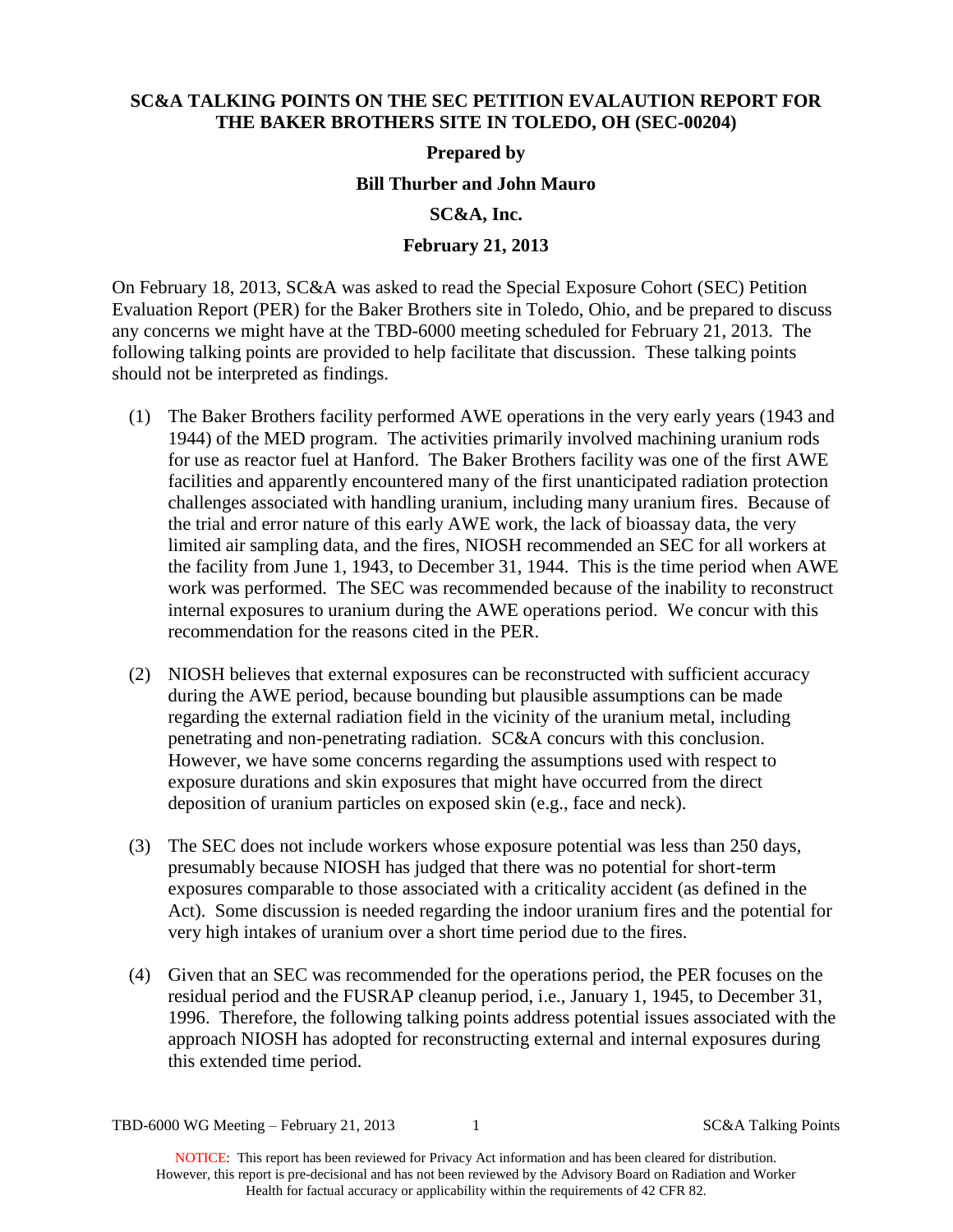- (5) Contamination survey and air sampling data were first collected during the residual period in the 1980s, which apparently was the beginning of site characterization activities under the FUSRAP program. In addition, considerable data, including bioassay data, were collected during the actual FUSRAP remediation, which took place in the 1990s. It would appear that sufficient data are available to reconstruct doses beginning sometime in the 1980s. However, we have some questions regarding some of the assumptions and approaches identified in the PER to reconstruct external and internal exposures during the approximate 40-year period beginning January 1, 1945.
- (6) NIOSH explains that the basic approach used to reconstruct doses beginning January 1, 1945, and up to the FUSRAP time period in the 1980s is to make use of the guidance provided in TBD-6000, ORAUT-OTIB-0070, and OCAS-TIB-009. We agree that these guidance documents are useful in addressing exposures during the residual periods at AWE facilities, especially when there is limited or no dosimetry or bioassay data or data characterizing the radiation fields and levels of surface and airborne contamination. However, TBD-6000 and OTIB-0070 provide an array of lookup tables and protocols that require a degree of judgment regarding how the guidelines will be applied to particular situations. In the following talking points, we would like to point out some of the critical assumptions and strategies used in the PER that we believe require discussion.
- (7) The single most important starting assumption used to reconstruct the external and internal exposures during the residual period is that the airborne dust loading at the end of the operations period was 5,480 dpm/ $\overline{m}^3$ , and that the surface contamination at the beginning of the residual period was the amount of uranium that would accumulate on surfaces from the deposition of this airborne activity over a 30-day period. In essence, the surface contamination level beginning in January 1, 1945, is derived in the PER as follows:

5,480 dpm/m<sup>3</sup>  $\times$  0.00075 m/sec  $\times$  30 days  $\times$  24 hrs/day  $\times$  3,600 sec/hr = 1,065,312 dpm/m<sup>2</sup> gross alpha (see page 36 of the PER)

There are reasons why this is a good starting point for these calculations, but there are also some questions regarding this value and these assumptions that need to be explored. The value of 5,480 dpm/m<sup>3</sup> comes from Table 7.5 of TBD-6000, which in turn comes from Harris and Kingsley (1959<sup>1</sup>). This value is the geometric mean (GM) of  $2$  DWA values (5,000 and 6,000 dpm/m<sup>3</sup>) reported in Harris and Kingsley for an unspecified number of facilities and unspecified number of measurements that were made at a time of very limited ventilation for centerless grinding operations. What does all this mean as applied to the Baker Brothers facility? On the favorable side, centerless grinding operations are clearly a type of machining operation that was associated with the highest uranium dust levels. For example, inspection of Table 7.5 of TBD-6000 reveal that the GMs of DWAs for lathing operations, the types of operations that took place at the Baker Brothers facility, ranged from 67 to 245 dpm/m<sup>3</sup> (GM, DWA). From this perspective, the value chosen by NIOSH for the starting point for this calculation might be conservative

TBD-6000 WG Meeting – February 21, 2013 2 SC&A Talking Points

 $\overline{a}$ 

NOTICE: This report has been reviewed for Privacy Act information and has been cleared for distribution. However, this report is pre-decisional and has not been reviewed by the Advisory Board on Radiation and Worker Health for factual accuracy or applicability within the requirements of 42 CFR 82.

<sup>1</sup> Harris, W.B. and I. Kingsley 1959. *The Industrial Hygiene of Uranium Fabrication.* American Medical Association Archives of Industrial Health, May 1959, Vol. 19, pp. 540-565; SRDB Ref ID: 15779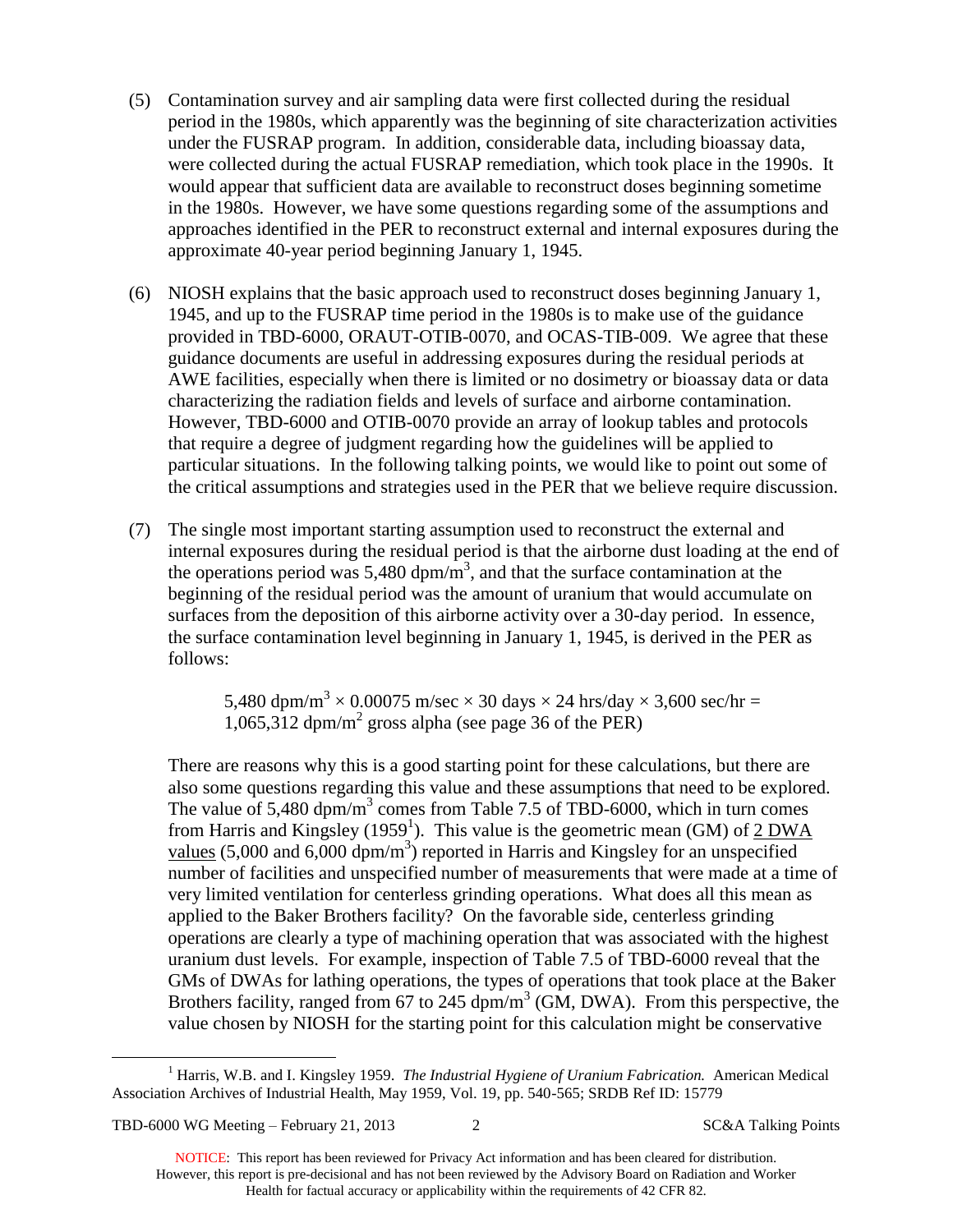by a factor of more than 20. However, there are a number of possible issues that need to be explored. The values in Table 7.5 of TBD-6000 are DWAs, which means that they reflects the daily time-weighted average exposures experienced by a worker, not the average airborne dust loading in the room, which is the parameter of interest when deriving the buildup of residual radioactivity on surfaces. It is our sense that, notwithstanding this issue, the use of the centerless grinding DWA is likely a bounding value for the average airborne dust loading at the Baker Brothers facility toward the end of its AWE operations. For perspective, the highest airborne concentration from the limited samples reported for Baker was  $456 \text{ dpm/m}^3$ . Based on discussion in the PER, the process was under better control in 1944 when the sample was taken.

- (8) The story gets more complicated because of the numerous fires that occurred at the facility in 1943. Keep in mind that we are interested in the amount of surface contamination at the beginning of the residual period on January 1, 1945, and that NIOSH derived this value using the above-described dust loading, and that deposition occurred for a 30-day period (as prescribed in TBD-6000) without any removal activity just prior to the termination of AWE activities. Unless there was cleanup after every fire, the buildup of surface activity during operations might have been well in excess of the value derived in the PER as the starting point for this calculation. Without some evidence of cleanup after each fire, there is little reason to believe that there is any relationship between the airborne dust loadings reported in TBD-6000 (and by Harris and Kingsley) and the airborne dust loading used in the PER for the Baker Brothers facility.
- (9) Given that there was cleanup after each fire, and we accept that 5,480 dpm/m<sup>3</sup> is a plausible bounding uranium dust loading for the types of operations that took place at the Baker Brothers facility, the assumption that deposition took place for a 30-day period seems rather arbitrary. It might be more appropriate to assume that the last fire occurred in 1943 (we might be able to confirm that this is, in fact, the case), and that dust accumulation occurred over the last year of AWE operations (i.e., 1944). Such an assumption might increase the derived dust loading on surfaces at the beginning of the residual period by about a factor of 10.
- (10) An alternative approach to deriving the dust loading on surfaces at the beginning of the residual period is to make use of Table 6.4 of TBD-6000. Table 6.4 provides an array of values of the annual exposures due to surface contamination at AWE facilities for different time periods (beginning with "up to 12/31/1950"), for different processes (such as "machining"), and for different job categories (such as "operator"). Values for nonpenetrating exposures (mR/yr) and beta exposures (mrad/yr) are provided. These values can be used to back-calculate the uranium surface contamination levels associated with these radiation fields, which might serve as a more appropriate basis for the contamination levels at the Baker Brothers facility at the beginning of the residual period on January 1, 1945. Of course, this strategy has the same limitation as the airborne dust loading assumption because of the "fires" issue.
- (11) Given that we can settle on a reasonably bounding surface contamination level for the beginning of the residual period, two questions need to be discussed; the resuspension factor of 1E-6/m and the natural attenuation factor of 0.164/yr used in the PER to derive

TBD-6000 WG Meeting – February 21, 2013 3 SC&A Talking Points

NOTICE: This report has been reviewed for Privacy Act information and has been cleared for distribution. However, this report is pre-decisional and has not been reviewed by the Advisory Board on Radiation and Worker Health for factual accuracy or applicability within the requirements of 42 CFR 82.